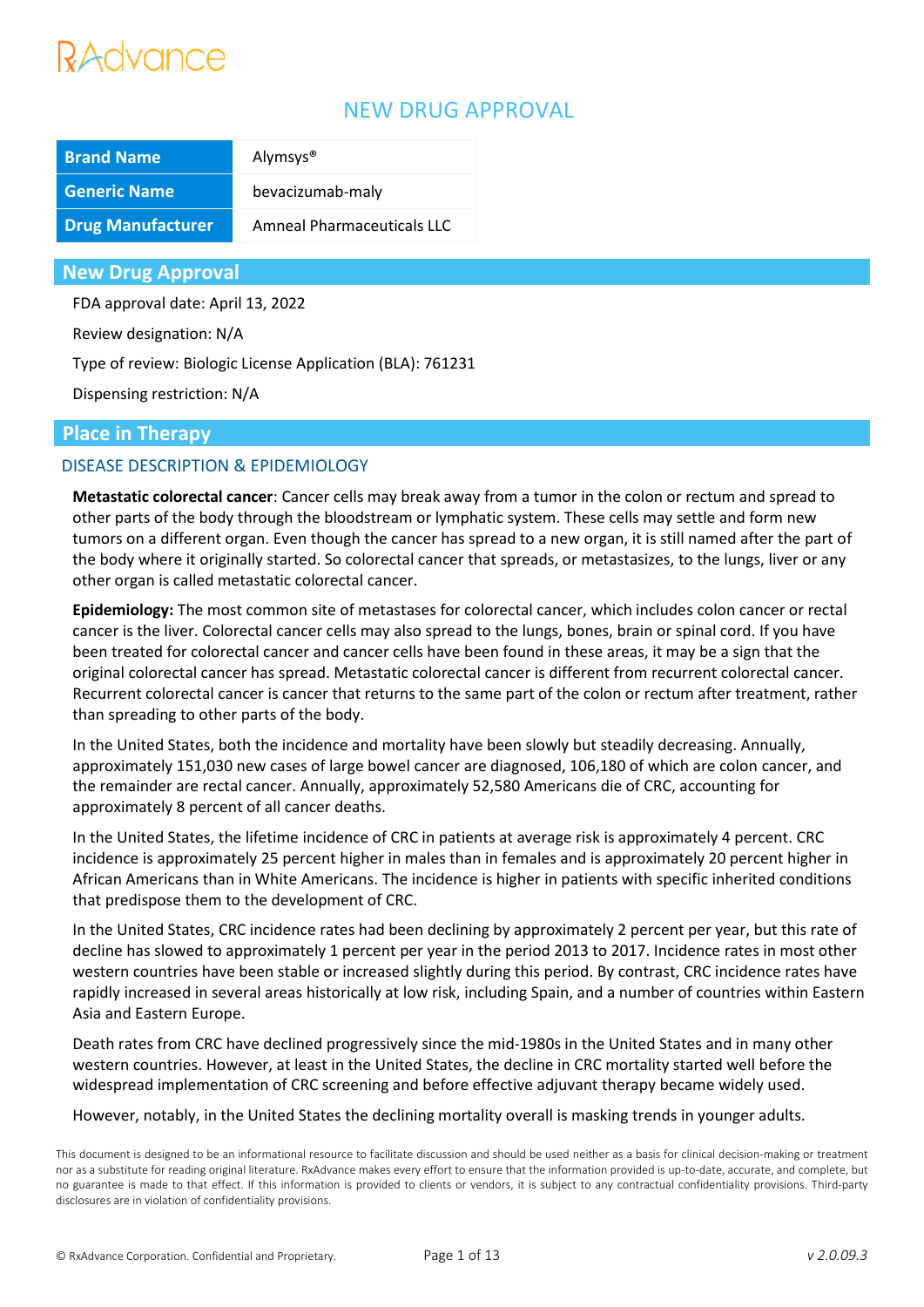## NEW DRUG APPROVAL

**Non-Squamous Non-Small Cell Lung Cancer**: NSCLC is any type of epithelial lung cancer other than small cell lung cancer (SCLC). The most common types of NSCLC are squamous cell carcinoma, large cell carcinoma, and adenocarcinoma, but there are several other types that occur less frequently, and all types can occur in unusual histologic variants. Although NSCLCs are associated with cigarette smoke, adenocarcinomas may be found in patients who have never smoked.

As a class, NSCLC is usually less sensitive to chemotherapy and radiation therapy compared with SCLC. Patients with resectable disease may be cured by surgery or surgery followed by chemotherapy. Local control can be achieved with radiation therapy in a large number of patients with unresectable disease, but cure is seen only in a small number of patients. Patients with locally advanced unresectable disease may achieve long-term survival with radiation therapy combined with chemotherapy. Patients with advanced metastatic disease may achieve improved survival and palliation of symptoms with chemotherapy, targeted agents, and other supportive measures.

**Epidemiology**: Non-Small Cell Lung Cancer in the United States

- U.S. data shows that 80-85% of lung cancers are NSCLC.
- In 2015 there were 221,200 new diagnosis of NSCLC and 158,040 deaths in the United States.
- In disease thought to be amenable to cure (stage I, II and III), surgery and or radiotherapy is warranted with additional chemotherapy.

Lung cancer is the number one cause of cancer death in the United States, expected to cause 158,000 deaths in 2016, and accounting for 26.5% of all cancer deaths. It is the second most common cancer in both men (after prostate cancer) and women (after breast cancer), with 118,000 and 106,000 new cases expected in 2016, respectively. Lung cancer includes different pathological types, broadly divided into small-cell lung cancer and non-small-cell lung cancer (NSCLC). NSCLC makes up about 85% of lung cancers and comprises mainly squamous cell carcinoma, adenocarcinoma, and large-cell lung cancer.

**Recurrent Glioblastoma:** Glioblastoma is the most common and aggressive malignant primary brain cancer in adults. The prognosis remains poor following standard-of-care treatment with surgery, radiotherapy and chemotherapy, with a median overall survival of about 15 months. Theoretically, all glioblastoma patients relapse. Once tumors progress after first-line therapy, treatment options are limited and management of recurrent glioblastoma remains challenging. In recent years, new treatments have been tested on recurrent glioblastoma patients. These include immunotherapy, antiangiogenic treatment, targeted therapy and combination regimens.

Epidemiology: With an incidence rate of 3.19 per 100,000 persons in the United States and a median age of 64 years, it is uncommon in children. The incidence is 1.6 times higher in males compared to females and 2.0 times higher in Caucasians compared to Africans and Afro-Americans, with lower incidence in Asians and American Indians. Survival from Glioblastoma is poor only few patients survive 2.5 years and less than 5% of patients survive 5 years following diagnosis. Survival rates for patients with GBM have shown no notable improvement in population statistics in the last three decades. Molecular epidemiology integrates molecular technology into epidemiological studies and outcomes. The future of the epidemiology of GBM will depend on multicenter studies generating large clinical data sets of genomic data potentially leading to further understanding of the roles of genes and environment in the development of this devastating disease.

**Metastatic Renal Cell Carcinoma:** Renal cell cancer (also called kidney cancer or renal cell adenocarcinoma) is a disease in which malignant (cancer) cells are found in the lining of tubules (very small tubes) in the kidney. There are 2 kidneys, one on each side of the backbone, above the waist. Tiny tubules in the kidneys filter and clean the blood. They take out waste products and make urine. The urine passes from each kidney through a long tube called a ureter into the bladder. The bladder holds the urine until it passes through the urethra and leaves the body.

This document is designed to be an informational resource to facilitate discussion and should be used neither as a basis for clinical decision-making or treatment nor as a substitute for reading original literature. RxAdvance makes every effort to ensure that the information provided is up-to-date, accurate, and complete, but no guarantee is made to that effect. If this information is provided to clients or vendors, it is subject to any contractual confidentiality provisions. Third-party disclosures are in violation of confidentiality provisions.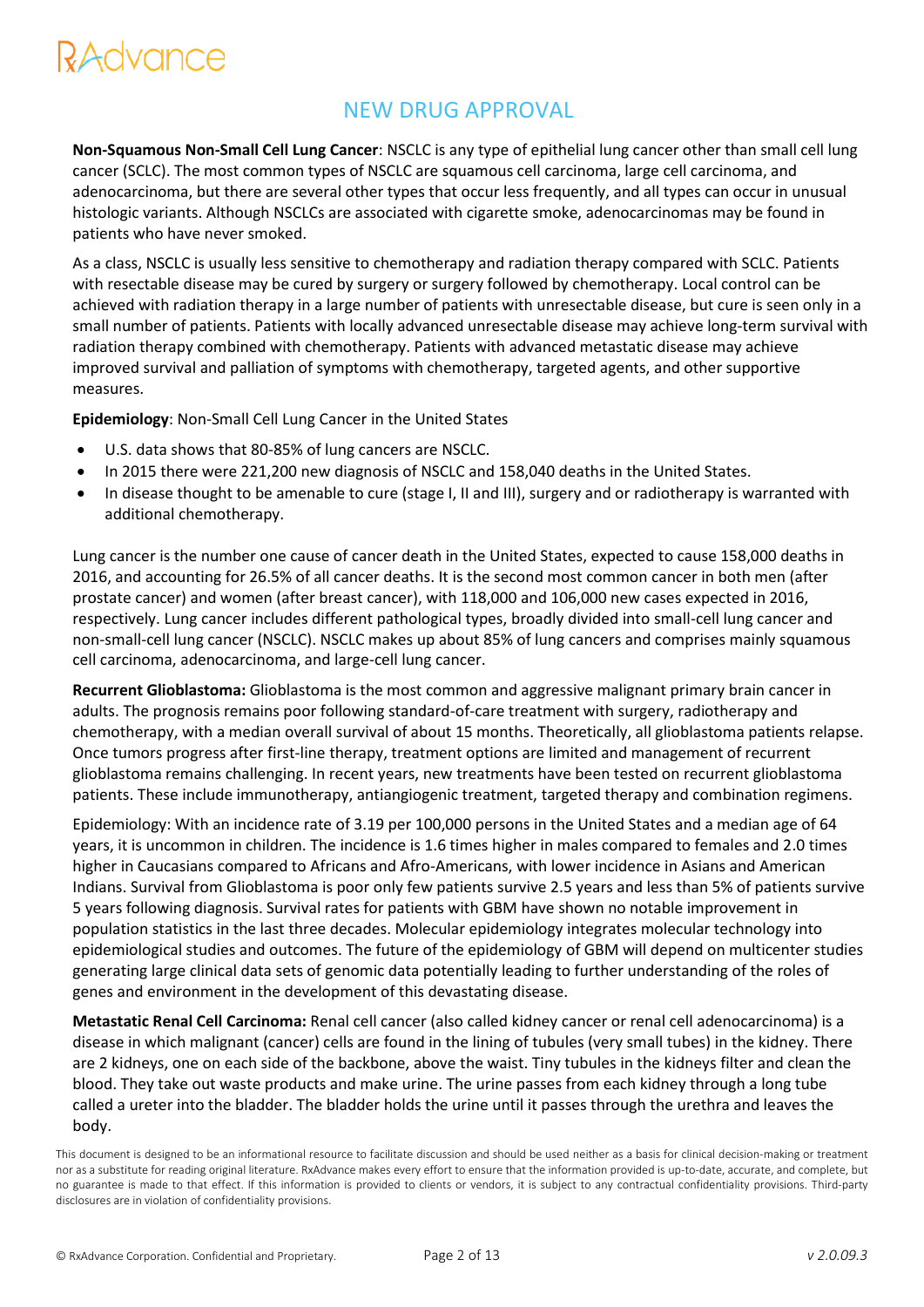## NEW DRUG APPROVAL

Epidemiology**:** Kidney Cancer includes cancer of the kidney and renal pelvis. Median age at diagnosis of 64 years of age. The American Cancer Society's most recent estimates for kidney cancer in the United States for 2022 are:

- About 79,000 new cases of kidney cancer (50,290 in men and 28,710 in women) will be diagnosed.
- About 13,920 people (8,960 men and 4,960 women) will die from this disease.

**Persistent, Recurrent, or Metastatic Cervical Cancer:** Cervical cancer is the third most common gynecological cancer diagnosed in the United States. Human papillomavirus is central to the development of cervical neoplasia and can be detected in 99.75 of cervical cancers.

Epidemiology**:** The most common histologic types of cervical cancer are squamous cell (70 percent of cervical cancers) and adenocarcinoma (25 percent). Metastatic disease is thought to develop in 15%-61% of women with cervical cancer.

**Ovarian Cancer:** Ovarian cancer is the leading cause of death in women diagnosed with gynecological cancers. It is also the fifth most frequent cause of death in women, in general. Most of the cases are diagnosed at an advanced stage, which leads to poor outcomes of this disease. The existing screening tests have a low predictive value contributing further to this misery. Detailed gynecological evaluation along with transvaginal ultrasound and laboratory marker like cancer antigen-125 (CA-125) assay are the key early detection strategies which have shown no significant beneficial effect in the morbidity or mortality of this cancer. The standard line of care treatment includes surgery and platinum-based chemotherapy; however, anti-angiogenic bevacizumab and Poly(ADP-ribose) polymerase (PARP) inhibitors have gained momentum in the management of this gynecological malignancy in the past decade.

**Epidemiology:** There are an estimated 195,770 women in the United States living with ovarian cancer. Survival rate at 5 years is less than 50%.

| <b>Table 1: Overall PD-1 Tumor Prevalence</b>                 |                                      |  |  |
|---------------------------------------------------------------|--------------------------------------|--|--|
| <b>Tumor Type</b>                                             | <b>Estimated PD-1 prevalence (%)</b> |  |  |
| Non-Squamous Non-Small Cell Lung Cancer<br>(NSCLC) (Squamous) | 50                                   |  |  |
| NSCLC (adenocarcinoma)                                        | 45                                   |  |  |
| Colon cancer                                                  | 45                                   |  |  |
| Melanoma                                                      | 40                                   |  |  |
| Renal cell carcinoma                                          | 20                                   |  |  |

### **Efficacy**

**Metastatic Colorectal Cancer:** Study AVF2107g: The safety and efficacy of bevacizumab was evaluated in a double-blind, active-controlled study [AVF2107g (NCT00109070)] in 923 patients with previously untreated mCRC who were randomized (1:1:1) to placebo with bolus-IFL (irinotecan 125 mg/m2, fluorouracil 500 mg/m2, and leucovorin 20 mg/m2 given once weekly for 4 weeks every 6 weeks), bevacizumab (5 mg/kg every 2 weeks) with bolus-IFL, or bevacizumab (5 mg/kg every 2 weeks) with fluorouracil and leucovorin. Enrollment to the bevacizumab with fluorouracil and leucovorin arm was discontinued after enrollment of 110 patients in accordance with the protocol-specified adaptive design. Bevacizumab was continued until disease progression or unacceptable toxicity or for a maximum of 96 weeks. The main outcome measure was overall survival (OS).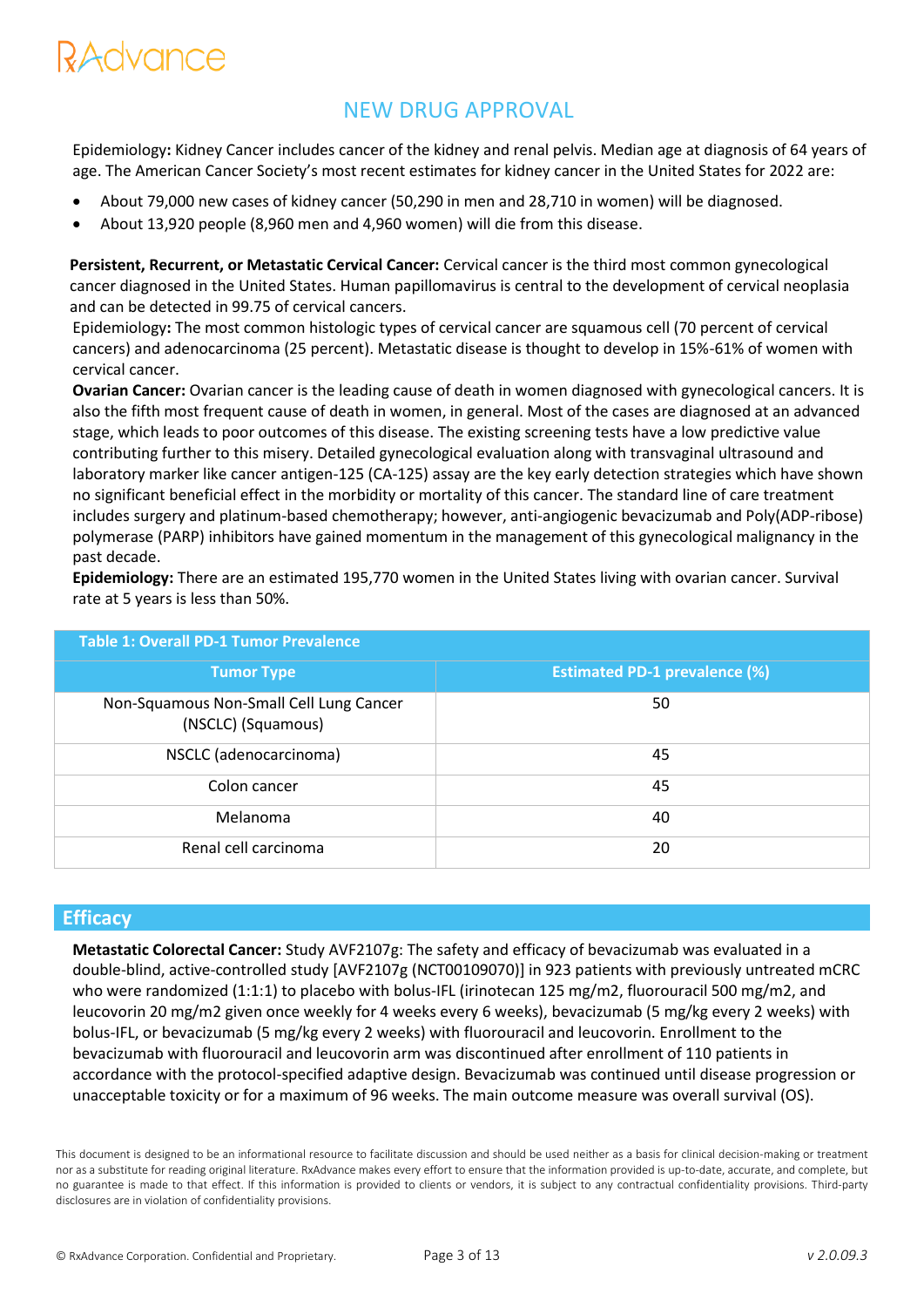## NEW DRUG APPROVAL

The median age was 60 years; 60% were male, 79% were White, 57% had an ECOG performance status of 0, 21% had a rectal primary and 28% received prior adjuvant chemotherapy. The dominant site of disease was extraabdominal in 56% of patients and was the liver in 38% of patients.

Among the 110 patients randomized to bevacizumab with fluorouracil and leucovorin, median OS was 18.3 months, median progression-free survival (PFS) was 8.8 months, overall response rate (ORR) was 39%, and median duration of response was 8.5 months.

Table 2: The addition of bevacizumab improved survival across subgroups defined by age (< 65 years, ≥ 65 **years) and sex. Efficacy Parameter bevacizumab with bolus-IFL (N=402) Placebo with bolus-IFL (N=411) Overall Survival** Median, in months 15.6 Hazard ratio (95% CI) 0.66 (0.54, 0.81)  $p-value^a$  < 0.001 **Progression-Free Survival** Median, in months 10.6 6.2 Hazard ratio (95% CI) 0.54 (0.45, 0.66)  $p-value^a$  < 0.001 **Overall Response Rate** Rate (%) 35% 35% 35%  $p-value<sup>b</sup>$  < 0.01 **Duration of Response** Median, in months 10.4 10.4 7.1

aby stratified log-rank test.

#### bby x<sub>2</sub> test

Study E3200: The safety and efficacy of bevacizumab were evaluated in a randomized, open-label, activecontrolled study [E3200 (NCT00025337)] in 829 patients who were previously treated with irinotecan and fluorouracil for initial therapy for metastatic disease or as adjuvant therapy. Patients were randomized (1:1:1) to FOLFOX4 (Day 1: oxaliplatin 85 mg/m2 and leucovorin 200 mg/m2 concurrently, then fluorouracil 400 mg/m2 bolus followed by 600 mg/m2 continuously; Day 2: leucovorin 200 mg/m2, then fluorouracil 400 mg/m2 bolus followed by 600 mg/m2 continuously; every 2 weeks), bevacizumab (10 mg/kg every 2 weeks prior to FOLFOX4 on Day 1) with FOLFOX4, or bevacizumab alone (10 mg/kg every 2 weeks). Bevacizumab was continued until disease progression or unacceptable toxicity. The main outcome measure was OS.

The bevacizumab alone arm was closed to accrual after enrollment of 244 of the planned 290 patients following a planned interim analysis by the data monitoring committee based on evidence of decreased survival compared to FOLFOX4 alone. The median age was 61 years; 60% were male, 87% were White, 49% had an ECOG performance status of 0, 26% received prior radiation therapy, and 80% received prior adjuvant chemotherapy, 99% received prior irinotecan with or without fluorouracil for metastatic disease, and 1% received prior irinotecan and fluorouracil as adjuvant therapy.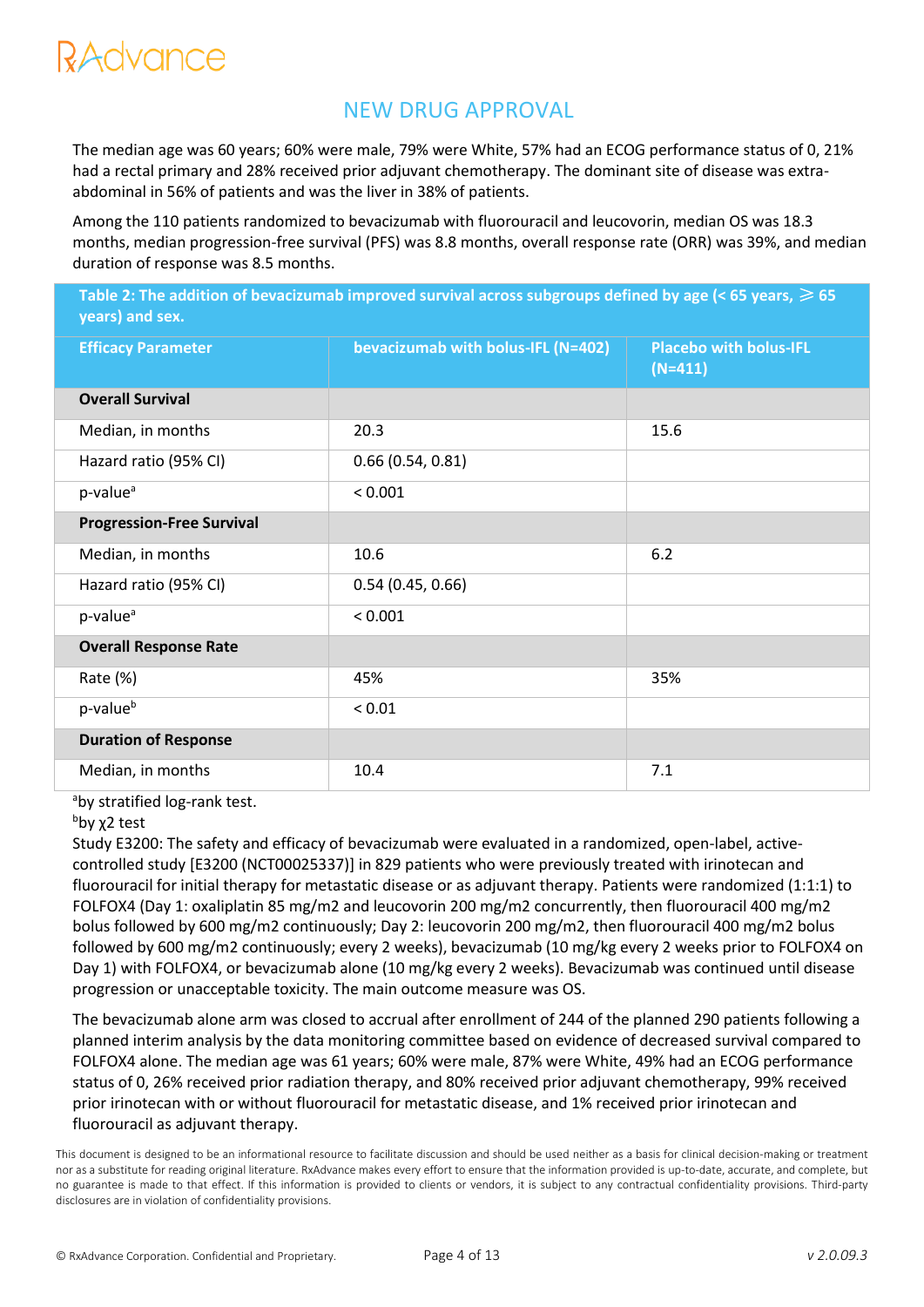## NEW DRUG APPROVAL

The addition of bevacizumab to FOLFOX4 resulted in significantly longer survival as compared to FOLFOX4 alone; median OS was 13.0 months vs. 10.8 months [hazard ratio (HR) 0.75 (95% CI: 0.63, 0.89), p-value of 0.001 stratified log-rank test] with clinical benefit seen in subgroups defined by age (< 65 years, ≥ 65 years) and sex. PFS and ORR based on investigator assessment were higher in patients receiving bevacizumab with FOLFOX4.

Study TRC-0301: The activity of bevacizumab with fluorouracil (as bolus or infusion) and leucovorin was evaluated in a single arm study [TRC-0301 (NCT00066846)] enrolling 339 patients with mCRC with disease progression following both irinotecan- and oxaliplatin-based chemotherapy. Seventy-three percent of patients received concurrent bolus fluorouracil and leucovorin. One objective partial response was verified in the first 100 evaluable patients for an ORR of 1% (95% CI: 0%, 5.5%).

Study ML18147: The safety and efficacy of bevacizumab were evaluated in a prospective, randomized, open-label, multinational, controlled study [ML18147 (NCT00700102)] in 820 patients with histologically confirmed mCRC who had progressed on a first-line bevacizumab-containing regimen. Patients were excluded if they progressed within 3 months of initiating first-line chemotherapy and if they received bevacizumab for less than 3 consecutive months in the first-line setting. Patients were randomized (1:1) within 3 months after discontinuing bevacizumab as first-line treatment to receive fluoropyrimidine-irinotecan- or fluoropyrimidine-oxaliplatinbased chemotherapy with or without bevacizumab (5 mg/kg every 2 weeks or 7.5 mg/kg every 3 weeks). The choice of second-line treatment was contingent upon first-line chemotherapy. Second-line treatment was administered until progressive disease or unacceptable toxicity. The main outcome measure was OS. A secondary outcome measure was ORR. The median age was 63 years (21 to 84 years); 64% were male, 52% had an ECOG performance status of 1, 44% had an ECOG performance status of 0, 58% received irinotecan-based therapy as first-line treatment, 55% progressed on first-line treatment within 9 months, and 77% received their last dose of bevacizumab as first-line treatment within 42 days of being randomized. Second-line chemotherapy regimens were generally balanced between each arm. The addition of bevacizumab to fluoropyrimidine-based chemotherapy resulted in a statistically significant prolongation of OS and PFS. There was no significant difference in ORR. Results are presented in Table 3.

| Table 3: Efficacy Results in Study ML18147 |                                       |                           |  |  |
|--------------------------------------------|---------------------------------------|---------------------------|--|--|
| <b>Efficacy Parameter</b>                  | bevacizumab with Chemotherapy (N=409) | Chemotherapy<br>$(N=411)$ |  |  |
| <b>Overall Survival<sup>a</sup></b>        |                                       |                           |  |  |
| Median, in months                          | 11.2                                  | 9.8                       |  |  |
| Hazard ratio (95% CI)                      | 0.81(0.69, 0.94)                      |                           |  |  |
| <b>Progression-Free Survival</b> b         |                                       |                           |  |  |
| Median, in months                          | 5.7                                   | 4.0                       |  |  |
| Hazard ratio (95% CI)                      | 0.68(0.59, 0.78)                      |                           |  |  |

<sup>a</sup> p=0.0057 by unstratified log-rank test.

 $b$  p-value < 0.0001 by unstratified log-rank test.

**Lack of Efficacy in Adjuvant Treatment of Colon Cancer:** As an adjunct to standard chemotherapy for the adjuvant treatment of colon cancer was determined in two randomized, open-label, multicenter clinical studies. The first study [BO17920 (NCT00112918)] was conducted in 3451 patients with high-risk stage II and III colon cancer, who had undergone surgery for colon cancer with curative intent. Patients were randomized to receive bevacizumab at a dose equivalent to 2.5 mg/kg/week on either a 2-weekly schedule with FOLFOX4 (N=1155) or on a 3-weekly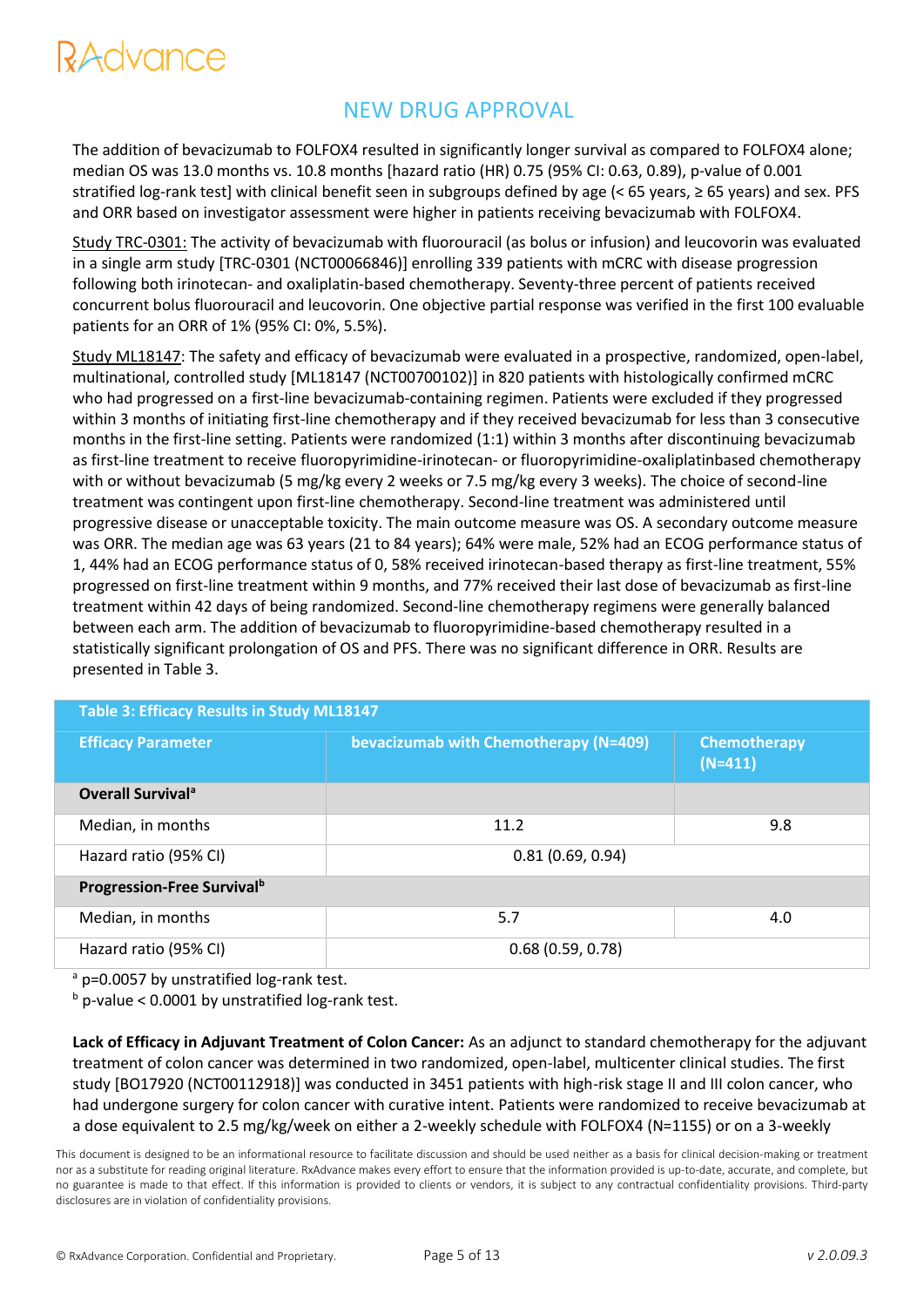## NEW DRUG APPROVAL

schedule with XELOX (N=1145) or FOLFOX4 alone (N=1151). The main outcome measure was disease free survival (DFS) in patients with stage III colon cancer.

The median age was 58 years; 54% were male, 84% were White and 29% were ≥ 65 years. Eighty-three percent had stage III disease. The addition of bevacizumab to chemotherapy did not improve DFS. As compared to FOLFOX4 alone, the proportion of stage III patients with disease recurrence or with death due to disease progression were numerically higher for patients receiving bevacizumab with FOLFOX4 or with XELOX. The hazard ratios for DFS were 1.17 (95% CI: 0.98,1.39) for bevacizumab with FOLFOX4 versus FOLFOX4 alone and 1.07 (95% CI: 0.90, 1.28) for bevacizumab with XELOX versus FOLFOX4 alone. The hazard ratios for OS were 1.31 (95% CI: 1.03, 1.67) and 1.27 (95% CI: 1, 1.62) for the comparison of bevacizumab with FOLFOX4 versus FOLFOX4 alone and bevacizumab with XELOX versus FOLFOX4 alone, respectively. Similar lack of efficacy for DFS was observed in the bevacizumab-containing arms compared to FOLFOX4 alone in the high-risk stage II cohort.

In a second study [NSABP-C-08 (NCT00096278)], patients with stage II and III colon cancer who had undergone surgery with curative intent, were randomized to receive either bevacizumab administered at a dose equivalent to 2.5 mg/kg/week with mFOLFOX6 (N=1354) or mFOLFOX6 alone (N=1356). The median age was 57 years, 50% were male and 87% White. Seventy-five percent had stage III disease. The main outcome was DFS among stage III patients. The HR for DFS was 0.92 (95% CI: 0.77, 1.10). OS was not significantly improved with the addition of bevacizumab to mFOLFOX6 [HR 0.96 (95% CI: 0.75,1.22)].

### **First-Line Non-Squamous Non-Small Cell Lung Cancer:**

Study E4599: The safety and efficacy of bevacizumab as first-line treatment of patients with locally advanced, metastatic, or recurrent non–squamous NSCLC was studied in a single, large, randomized, active-controlled, openlabel, multicenter study [E4599 (NCT00021060)]. A total of 878 chemotherapy-naïve patients with locally advanced, metastatic or recurrent non–squamous NSCLC were randomized (1:1) to receive six 21-day cycles of paclitaxel (200 mg/m2) and carboplatin (AUC 6) with or without bevacizumab 15 mg/kg. After completing or discontinuing chemotherapy, patients randomized to receive bevacizumab continued to receive bevacizumab alone until disease progression or until unacceptable toxicity. The trial excluded patients with predominant squamous histology (mixed cell type tumors only), CNS metastasis, gross hemoptysis (1/2 teaspoon or more of red blood), unstable angina, or receiving therapeutic anticoagulation. The main outcome measure was duration of survival.

The median age was 63 years; 54% were male, 43% were ≥ 65 years, and 28% had ≥ 5% weight loss at study entry. Eleven percent had recurrent disease. Of the 89% with newly diagnosed NSCLC, 12% had Stage IIIB with malignant pleural effusion and 76% had Stage IV disease.

Study BO17704: The safety and efficacy of bevacizumab in patients with locally advanced, metastatic or recurrent non-squamous NSCLC, who had not received prior chemotherapy was studied in another randomized, doubleblind, placebocontrolled study [BO17704 (NCT00806923)]. A total of 1,043 patients were randomized (1:1:1) to receive cisplatin and gemcitabine with placebo, bevacizumab 7.5 mg/kg or bevacizumab 15 mg/kg. The main outcome measure was PFS. Secondary outcome measure was OS.

The median age was 58 years; 36% were female and 29% were ≥ 65 years. Eight percent had recurrent disease and 77% had Stage IV disease. PFS was significantly higher in both bevacizumab-containing arms compared to the placebo arm [HR 0.75 (95% CI: 0.62, 0.91), p-value of 0.0026 for bevacizumab 7.5 mg/kg and HR 0.82 (95% CI: 0.68; 0.98), p-value of 0.0301 for bevacizumab 15 mg/kg]. The addition of bevacizumab to cisplatin and gemcitabine failed to demonstrate an improvement in the duration of OS [HR 0.93 (95% CI: 0.78; 1.11), p-value of 0.420 for bevacizumab 7.5 mg/kg and HR 1.03 (95% CI: 0.86, 1.23), p-value of 0.761 for bevacizumab 15 mg/kg].

This document is designed to be an informational resource to facilitate discussion and should be used neither as a basis for clinical decision-making or treatment nor as a substitute for reading original literature. RxAdvance makes every effort to ensure that the information provided is up-to-date, accurate, and complete, but no guarantee is made to that effect. If this information is provided to clients or vendors, it is subject to any contractual confidentiality provisions. Third-party disclosures are in violation of confidentiality provisions.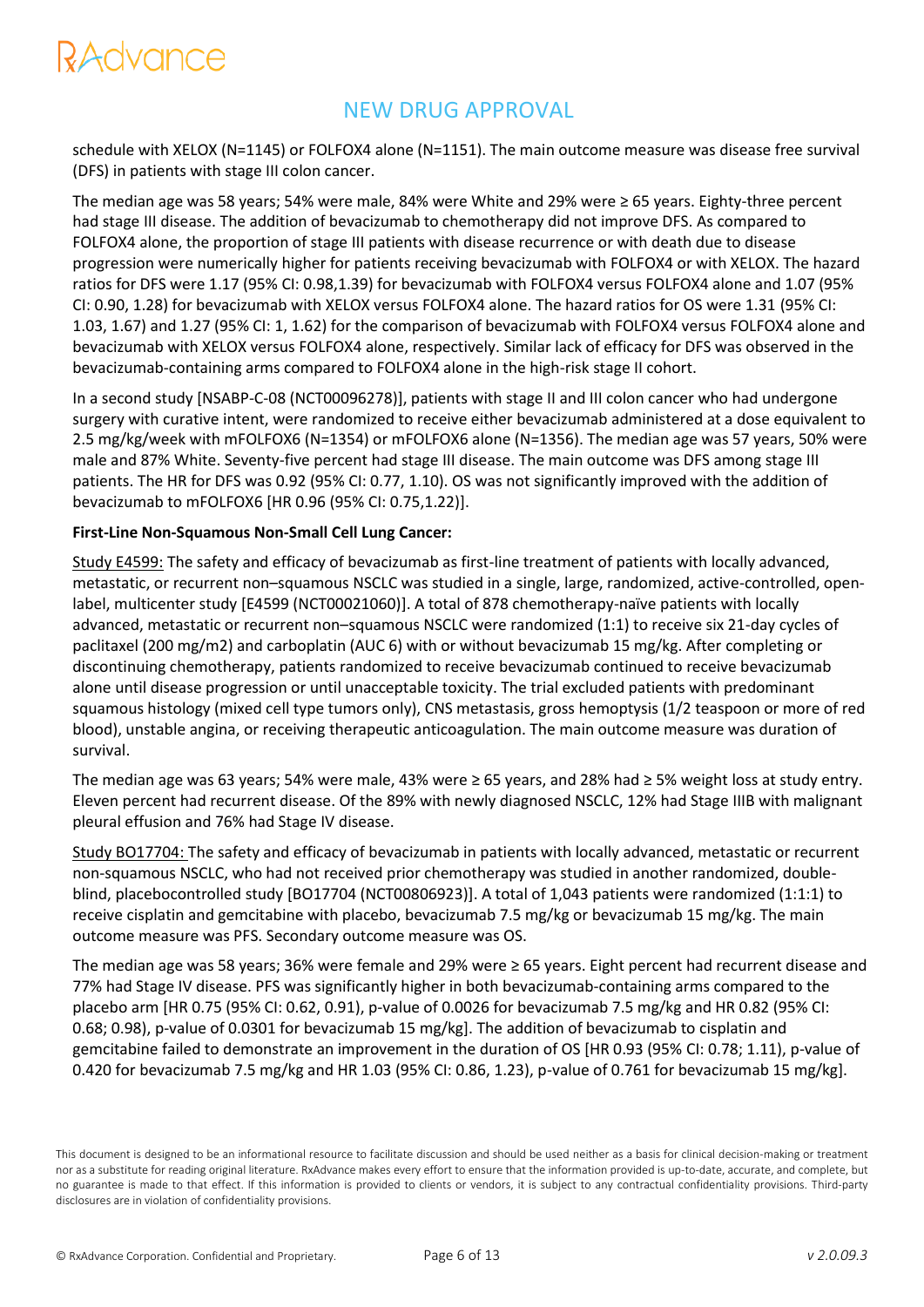## NEW DRUG APPROVAL

**Recurrent Glioblastoma**: Study EORTC 26101: The safety and efficacy of bevacizumab were evaluated in a multicenter, randomized (2:1), open-label study in patients with recurrent GBM (EORTC 26101, NCT01290939). Patients with first progression following radiotherapy and temozolomide were randomized (2:1) to receive bevacizumab (10 mg/kg every 2 weeks) with lomustine (90 mg/m2 every 6 weeks) or lomustine (110 mg/m2 every 6 weeks) alone until disease progression or unacceptable toxicity. Randomization was stratified by World Health Organization performance status (0 vs. > 0), steroid use (yes vs. no), largest tumor diameter (≤ 40 vs. > 40 mm), and institution. The main outcome measure was OS. Secondary outcome measures were investigator-assessed PFS and ORR per the modified Response Assessment in Neuro-oncology (RANO) criteria, health related quality of life (HRQoL), cognitive function, and corticosteroid use. A total of 432 patients were randomized to receive lomustine alone (N=149) or bevacizumab with lomustine (N=283). The median age was 57 years; 24.8% of patients were ≥ 65 years. The majority of patients with were male (61%); 66% had a WHO performance status score > 0; and in 56% the largest tumor diameter was ≤ 40 mm. Approximately 33% of patients randomized to receive lomustine received bevacizumab following documented progression. No difference in OS (HR 0.91, p -value of 0.4578) was observed between arms; therefore, all secondary outcome measures are descriptive only. PFS was longer in the bevacizumab with lomustine arm [HR 0.52 (95% CI: 0.41, 0.64)] with a median PFS of 4.2 months in the bevacizumab with lomustine arm and 1.5 months in the lomustine arm. Among the 50% of patients receiving corticosteroids at the time of randomization, a higher percentage of patients in the bevacizumab with lomustine arm discontinued corticosteroids (23% vs. 12%).

Study AVF3708g and Study NCI 06-C-0064E: The efficacy and safety of bevacizumab 10 mg/kg every 2 weeks in patients with previously treated GBM were evaluated in one single arm single center study (NCI 06-C-0064E) and a randomized noncomparative multicenter study [AVF3708g (NCT00345163)]. Response rates in both studies were evaluated based on modified WHO criteria that considered corticosteroid use. In AVF3708g, the response rate was 25.9% (95% CI: 17%, 36.1%) with a median duration of response of 4.2 months (95% CI: 3, 5.7). In Study NCI 06-C-0064E, the response rate was 19.6% (95% CI: 10.9%, 31.3%) with a median duration of response of 3.9 months (95% CI: 2.4, 17.4).

#### **Metastatic Renal Cell Carcinoma:**

Study BO17705: The safety and efficacy of bevacizumab were evaluated in patients with treatment-naïve mRCC in a multicenter, randomized, double-blind, international study [BO17705 (NCT00738530)] comparing interferon alfa and bevacizumab versus interferon alfa and placebo. A total of 649 patients who had undergone a nephrectomy were randomized (1:1) to receive either bevacizumab (10 mg/kg every 2 weeks; N = 327) or placebo (every 2 weeks; N = 322) with interferon alfa (9 MIU subcutaneously three times weekly for a maximum of 52 weeks). Patients were treated until disease progression or unacceptable toxicity. The main outcome measure was investigator-assessed PFS. Secondary outcome measures were ORR and OS.

The median age was 60 years (18 to 82 years); 70% were male and 96% were White. The study population was characterized by Motzer scores as follows: 28% favorable (0), 56% intermediate (1-2), 8% poor (3 to 5), and 7% missing.

PFS was statistically significantly prolonged among patients receiving bevacizumab compared to placebo; median PFS was 10.2 months vs. 5.4 months [HR 0.60 (95% CI: 0.49, 0.72), p-value < 0.0001, stratified logrank test]. Among the 595 patients with measurable disease, ORR was also significantly higher (30% vs. 12%, p-value < 0.0001, stratified CMH test). There was no improvement in OS based on the final analysis conducted after 444 deaths, with a median OS of 23 months in the patient's receiving bevacizumab with interferon alfa and 21 months in patients receiving interferon alone [HR 0.86, (95% CI: 0.72, 1.04)]. Results are presented in below screenshot.

This document is designed to be an informational resource to facilitate discussion and should be used neither as a basis for clinical decision-making or treatment nor as a substitute for reading original literature. RxAdvance makes every effort to ensure that the information provided is up-to-date, accurate, and complete, but no guarantee is made to that effect. If this information is provided to clients or vendors, it is subject to any contractual confidentiality provisions. Third-party disclosures are in violation of confidentiality provisions.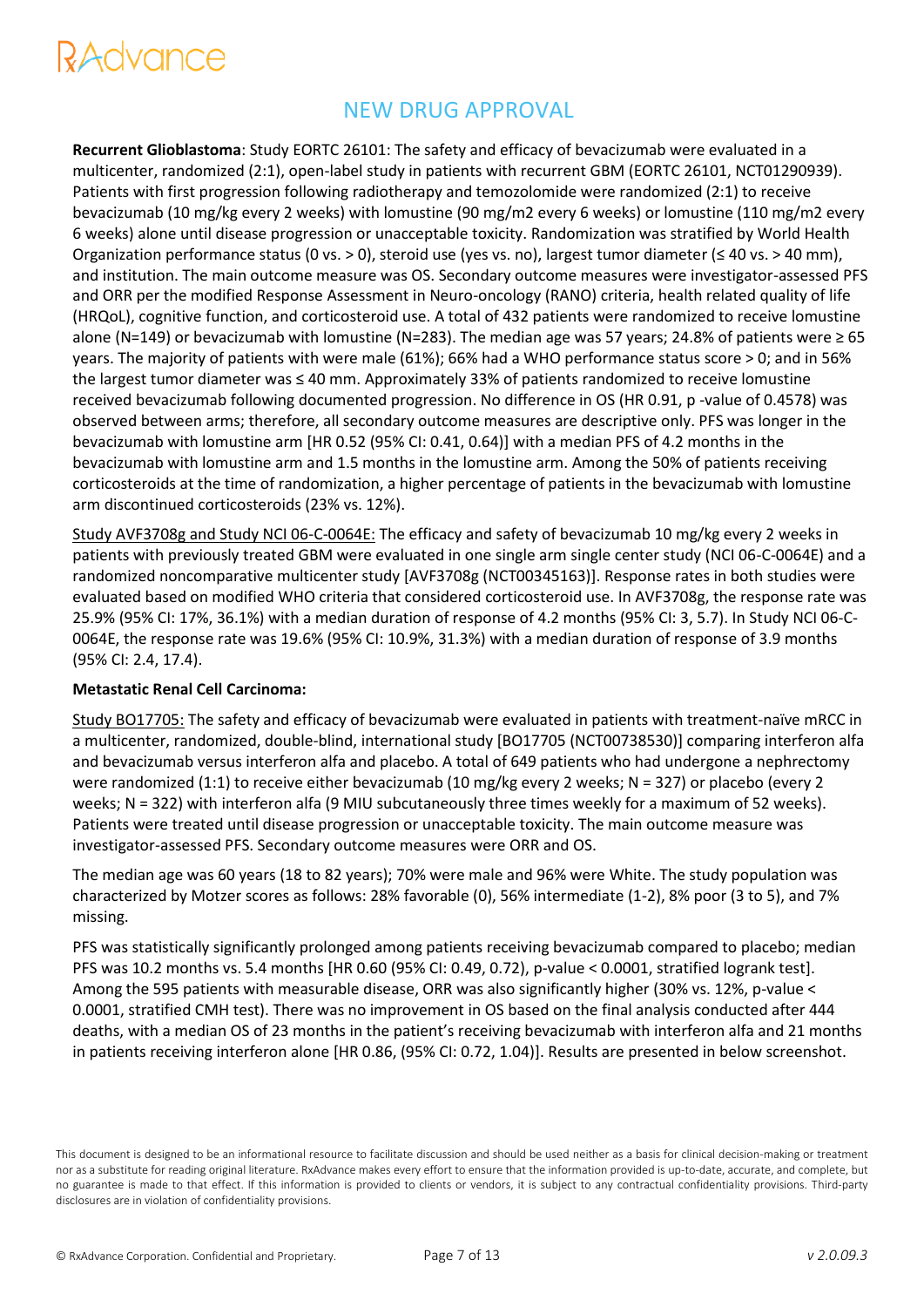### NEW DRUG APPROVAL

**Figure 1:** Kaplan-Meier Curves for Progression-Free Survival in Metastatic Renal Cell Carcinoma in Study BO17705 **Study BO17705** 



### **Persistent, Recurrent, or Metastatic Cervical Cancer:**

Study GOG-0240: The safety and efficacy of bevacizumab were evaluated in patients with persistent, recurrent, or metastatic cervical cancer in a randomized, four-arm, multicenter study comparing bevacizumab with chemotherapy versus chemotherapy alone [GOG-0240 (NCT00803062)]. A total of 452 patients were randomized (1:1:1:1) to receive paclitaxel and cisplatin with or without bevacizumab, or paclitaxel and topotecan with or without bevacizumab. The dosing regimens for bevacizumab, paclitaxel, cisplatin and topotecan were as follows:

- Day 1: Paclitaxel 135 mg/m2 over 24 hours, Day 2: cisplatin 50 mg/m2 with bevacizumab;
- Day 1: Paclitaxel 175 mg/m2 over 3 hours, Day 2: cisplatin 50 mg/m2 with bevacizumab;
- Day 1: Paclitaxel 175 mg/m2 over 3 hours with cisplatin 50 mg/m2 with bevacizumab;
- Day 1: Paclitaxel 175 mg/m2 over 3 hours with bevacizumab, Days 1 to 3: topotecan intravenously 0.75 mg/m2 over 30 minutes.

Patients were treated until disease progression or unacceptable adverse reactions. The main outcome measure was OS. Secondary outcome measures included ORR. The median age was 48 years (20 to 85 years). Of the 452 patients randomized at baseline, 78% of patients were White, 80% had received prior radiation, 74% had received prior chemotherapy concurrent with radiation, and 32% had a platinum-free interval of less than 6 months. Patients had a GOG performance status of 0 (58%) or 1 (42%). Demographic and disease characteristics were balanced across arms. Results are presented in below screenshot.

Figure 2: Kaplan-Meier Curves for Overall Survival in Persistent, Recurrent, or Metastatic Cervical Cancer in Study GOG-0240

This document is designed to be an informational resource to facilitate discussion and should be used neither as a basis for clinical decision-making or treatment nor as a substitute for reading original literature. RxAdvance makes every effort to ensure that the information provided is up-to-date, accurate, and complete, but no guarantee is made to that effect. If this information is provided to clients or vendors, it is subject to any contractual confidentiality provisions. Third-party disclosures are in violation of confidentiality provisions.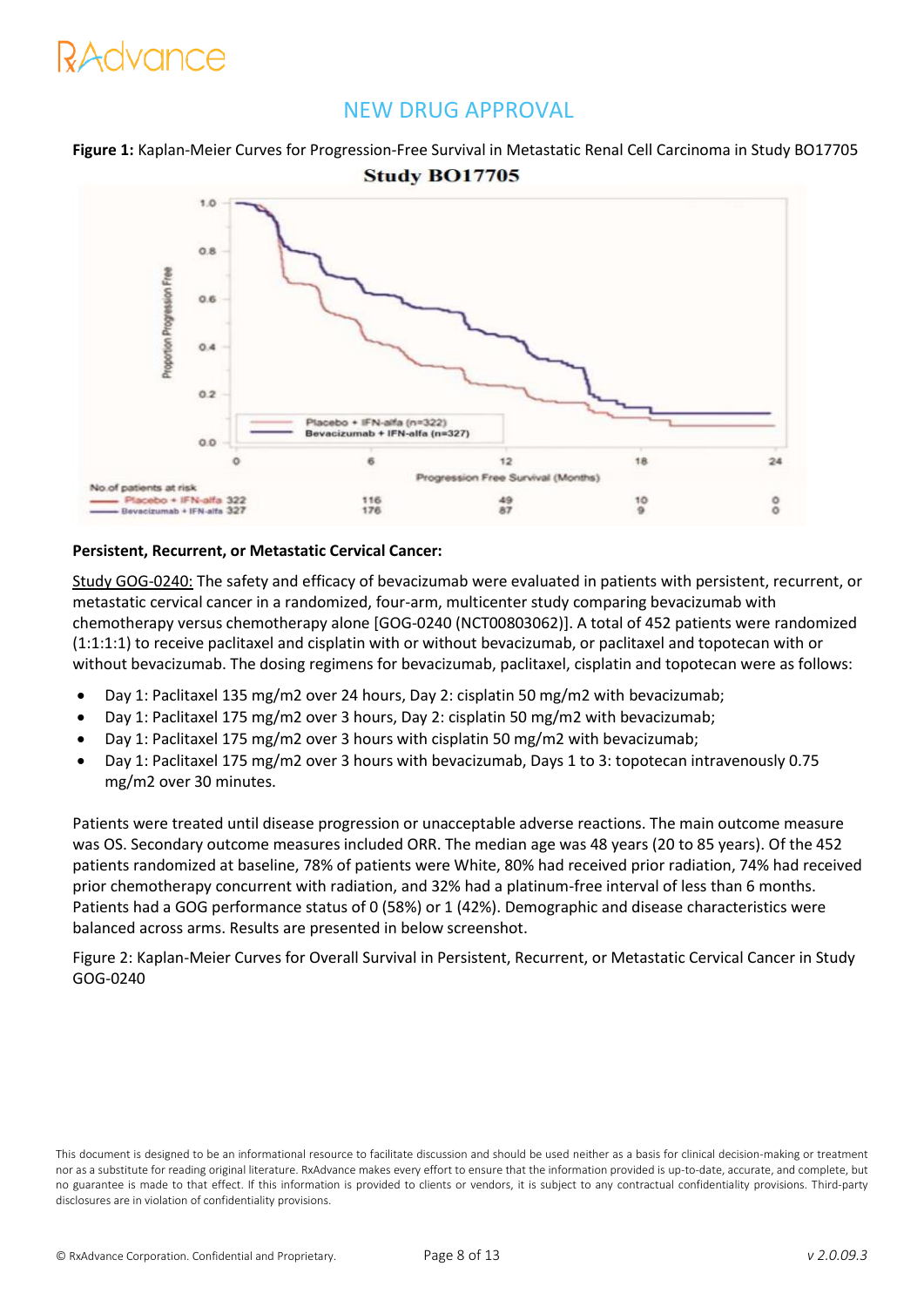### NEW DRUG APPROVAL



| Table 4: Efficacy Results in Study GOG-0240 |                             |                             |  |  |
|---------------------------------------------|-----------------------------|-----------------------------|--|--|
| <b>Efficacy Parameter</b>                   | bevacizumab with            | <b>Chemotherapy (N=225)</b> |  |  |
|                                             | <b>Chemotherapy (N=227)</b> |                             |  |  |
| <b>Overall Survival</b>                     |                             |                             |  |  |
| Median, in months <sup>a</sup>              | 16.8                        | 12.9                        |  |  |
| Hazard ratio (95% CI)                       | 0.74(0.58, 0.94)            |                             |  |  |
| p-value <sup>b</sup>                        | 0.0132                      |                             |  |  |
| a Kaplan Moior octimator                    |                             |                             |  |  |

<sup>a</sup> Kaplan-Meier estimates

Number at Risk

Chemo alon

Chemo+Bey

**b**log-rank test (stratified)

The ORR was higher in patients who received bevacizumab with chemotherapy [45% (95% CI: 39, 52)] compared to patients who received chemotherapy alone [34% (95% CI: 28,40)].

| Paclitaxel with or without<br>bevacizumab (N=223) | <b>Cisplatin and Paclitaxel with or</b><br>without bevacizumab (N=229) |  |  |
|---------------------------------------------------|------------------------------------------------------------------------|--|--|
| <b>Overall Survival</b>                           |                                                                        |  |  |
| 13.3                                              | 15.5                                                                   |  |  |
| 1.15(0.91, 1.46)                                  |                                                                        |  |  |
| 0.23                                              |                                                                        |  |  |
|                                                   | <b>Topotecan and</b>                                                   |  |  |

<sup>a</sup> Kaplan-Meier estimates

The HR for OS with bevacizumab with cisplatin and paclitaxel as compared to cisplatin and paclitaxel alone was 0.72 (95% CI: 0.51,1.02). The HR for OS with bevacizumab with topotecan and paclitaxel as compared to topotecan and paclitaxel alone was 0.76 (95% CI: 0.55, 1.06).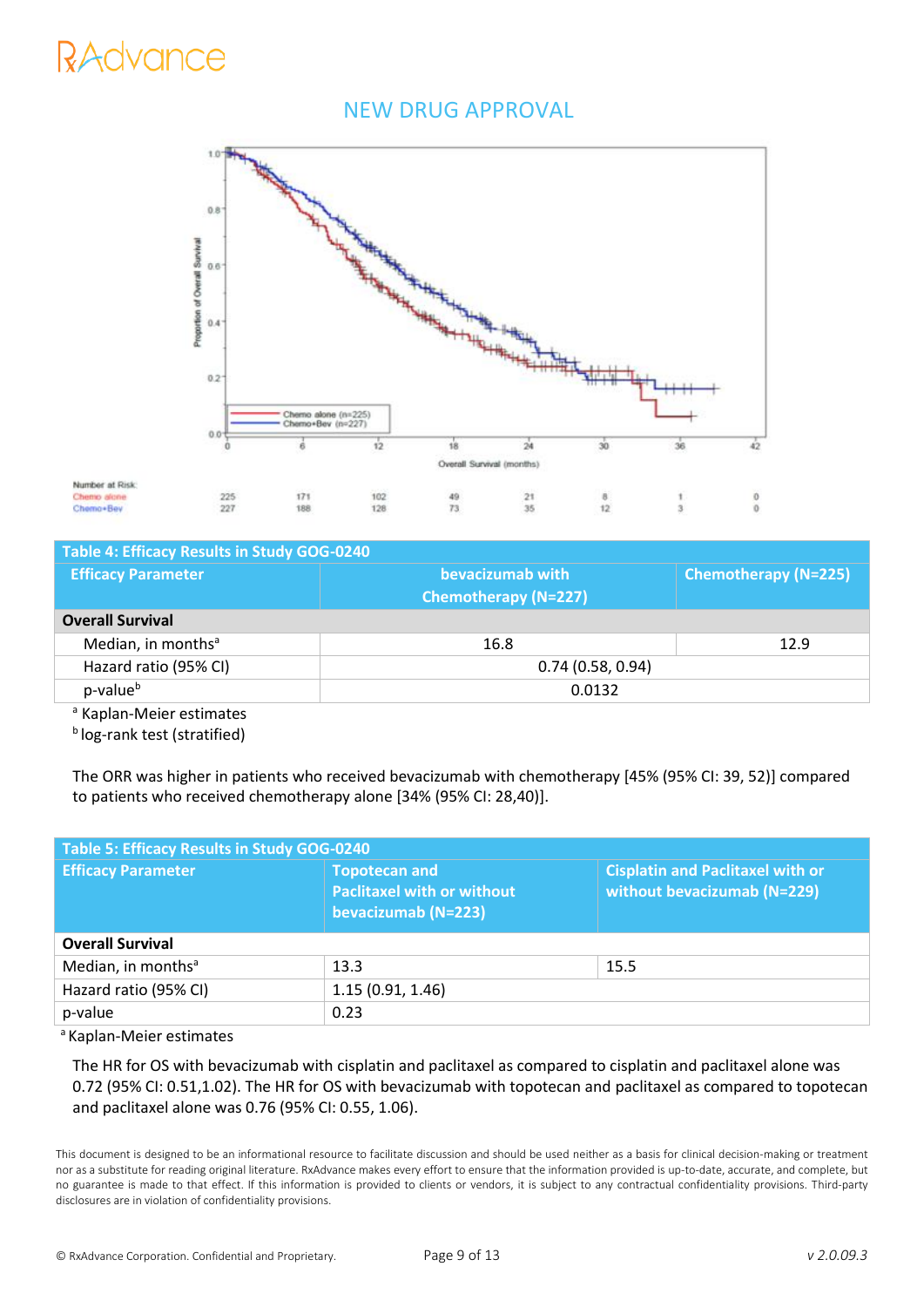# tuvuut<del>o</del>

## NEW DRUG APPROVAL

**Platinum-Resistant Recurrent Epithelial Ovarian, Fallopian Tube, or Primary Peritoneal Cancer: Study MO22224**  The safety and efficacy of bevacizumab were evaluated in a multicenter, open-label, randomized study [MO22224 (NCT00976911)] comparing bevacizumab with chemotherapy versus chemotherapy alone in patients with platinum-resistant, recurrent epithelial ovarian, fallopian tube, or primary peritoneal cancer that recurred within <6 months from the most recent platinum-based therapy (N=361). Patients had received no more than 2 prior chemotherapy regimens. Patients received one of the following chemotherapy regimens at the discretion of the investigator: paclitaxel (80 mg/m2 on days 1, 8, 15 and 22 every 4 weeks; pegylated liposomal doxorubicin 40 mg/m2 on day 1 every 4 weeks; or topotecan 4 mg/m2 on days 1, 8 and 15 every 4 weeks or 1.25 mg/m2 on days 1 - 5 every 3 weeks). Patients were treated until disease progression, unacceptable toxicity, or withdrawal. Forty percent of patients on the chemotherapy alone arm received bevacizumab alone upon progression. The main outcome measure was investigator-assessed PFS. Secondary outcome measures were ORR and OS. The median age was 61 years (25 to 84 years) and 37% of patients were ≥65 years. Seventy-nine percent had measurable disease at baseline, 87% had baseline CA-125 levels ≥2 times ULN and 31% had ascites at baseline. Seventy-three percent had a platinum-free interval (PFI) of 3 months to 6 months and 27% had PFI of <3 months. ECOG performance status was 0 for 59%, 1 for 34% and 2 for 7% of the patients. The addition of bevacizumab to chemotherapy demonstrated a statistically significant improvement in investigator assessed PFS, which was supported by a retrospective independent review analysis. Results for the ITT population are presented in Table 6. Results for the separate chemotherapy cohorts are presented in Table 7.

| Table 6: Efficacy Results in Study MO22224        |                                                 |                   |  |  |
|---------------------------------------------------|-------------------------------------------------|-------------------|--|--|
| <b>Efficacy Parameter</b>                         | bevacizumab with<br><b>Chemotherapy (N=182)</b> |                   |  |  |
|                                                   | <b>Chemotherapy (N=179)</b>                     |                   |  |  |
| <b>Progression-Free Survival per Investigator</b> |                                                 |                   |  |  |
| Median (95% CI), in months                        | 6.8(5.6, 7.8)                                   | 3.4(2.1, 3.8)     |  |  |
| HR (95% CI) <sup>a</sup>                          | 0.38(0.30, 0.49)                                |                   |  |  |
| p-value <sup>b</sup>                              | < 0.0001                                        |                   |  |  |
| <b>Overall Survival</b>                           |                                                 |                   |  |  |
| Median (95% CI), in months                        | 16.6 (13.7, 19.0)                               | 13.3 (11.9, 16.4) |  |  |
| HR (95% CI) <sup>a</sup>                          | 0.89(0.69, 1.14)                                |                   |  |  |
| <b>Overall Response Rate</b>                      |                                                 |                   |  |  |
| Number of Patients with                           | 142                                             | 144               |  |  |
| Measurable Disease at Baseline                    |                                                 |                   |  |  |
| Rate, % (95% CI)                                  | 28% (21%, 36%)<br>13% (7%, 18%)                 |                   |  |  |
| <b>Duration of Response</b>                       |                                                 |                   |  |  |
| Median, in months                                 | 9.4                                             | 5.4               |  |  |

<sup>a</sup> per stratified Cox proportional hazards model

**b** per stratified log-rank test

This document is designed to be an informational resource to facilitate discussion and should be used neither as a basis for clinical decision-making or treatment nor as a substitute for reading original literature. RxAdvance makes every effort to ensure that the information provided is up-to-date, accurate, and complete, but no guarantee is made to that effect. If this information is provided to clients or vendors, it is subject to any contractual confidentiality provisions. Third-party disclosures are in violation of confidentiality provisions.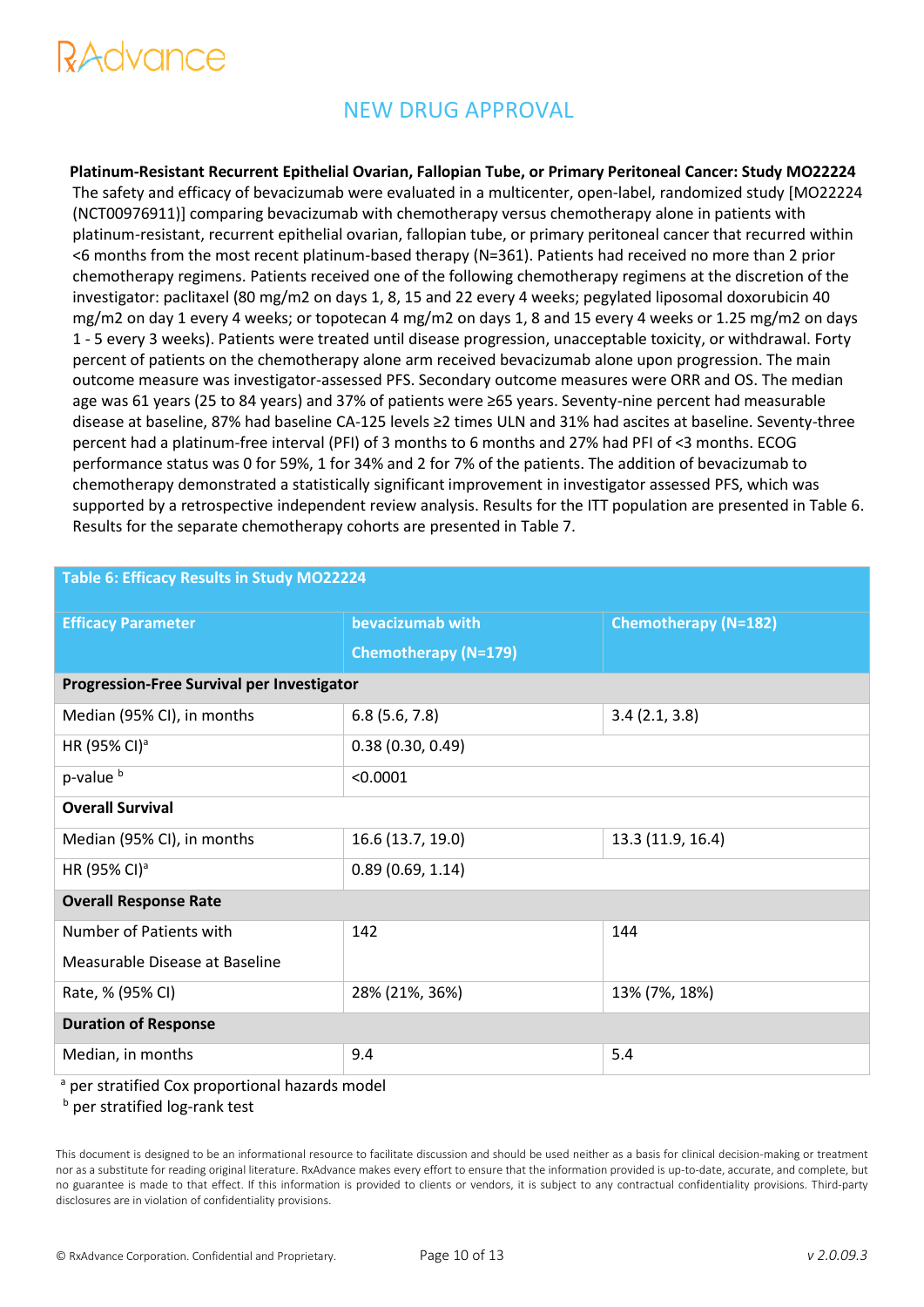## NEW DRUG APPROVAL

| Table 7: Efficacy Results in Study MO22224 by Chemotherapy |                                                 |                                 |                                                        |                                 |                                                        |                          |
|------------------------------------------------------------|-------------------------------------------------|---------------------------------|--------------------------------------------------------|---------------------------------|--------------------------------------------------------|--------------------------|
| <b>Efficacy</b><br><b>Parameter</b>                        | Paclitaxel                                      |                                 | <b>Topotecan</b>                                       |                                 | <b>Pegylated Liposomal</b><br><b>Doxorubicin</b>       |                          |
|                                                            | bevacizumab<br>with<br>Chemotherapy<br>$(N=60)$ | <b>Chemotherapy</b><br>$(N=55)$ | bevacizumab<br>with<br><b>Chemotherapy</b><br>$(N=57)$ | <b>Chemotherapy</b><br>$(N=63)$ | bevacizumab<br>with<br><b>Chemotherapy</b><br>$(N=62)$ | Chemotherapy<br>$(N=64)$ |
| <b>Progression-Free Survival per Investigator</b>          |                                                 |                                 |                                                        |                                 |                                                        |                          |
| Median, in                                                 | 9.6                                             | 3.9                             | 6.2                                                    | 2.1                             | 5.1                                                    | 3.5                      |
| months<br>(95% CI)                                         | (7.8, 11.5)                                     | (3.5, 5.5)                      | (5.3, 7.6)                                             | (1.9, 2.3)                      | (3.9, 6.3)                                             | (1.9, 3.9)               |
| Hazard                                                     | 0.47                                            |                                 |                                                        |                                 | 0.47                                                   |                          |
| ratio <sup>a</sup><br>(95% CI)                             | (0.31, 0.72)                                    |                                 | (0.15, 0.38)                                           |                                 | (0.32, 0.71)                                           |                          |
| <b>Overall Survival</b>                                    |                                                 |                                 |                                                        |                                 |                                                        |                          |
| Median, in                                                 | 22.4 (16.7,                                     | 13.2 (8.2, 19.7)                | 13.8 (11.0,                                            | 13.3 (10.4,                     | 13.7 (11.0,                                            | 14.1 (9.9, 17.8)         |
| Months<br>(95% CI)                                         | 26.7)                                           |                                 | 18.3)                                                  | 18.3)                           | 18.3)                                                  |                          |
| Hazard                                                     | 0.64                                            |                                 | 1.12                                                   |                                 | 0.94                                                   |                          |
| ratio <sup>a</sup> (95%<br>CI)                             | (0.41, 1.01)                                    |                                 | (0.73, 1.73)                                           |                                 | (0.63, 1.42)                                           |                          |
| <b>Overall Response Rate</b>                               |                                                 |                                 |                                                        |                                 |                                                        |                          |
| Number of<br>patients<br>with                              | 45                                              | 43                              | 46                                                     | 50                              | 51                                                     | 51                       |
| measurable<br>disease at<br>baseline                       |                                                 |                                 |                                                        |                                 |                                                        |                          |
| Rate, %                                                    | 53                                              | 30                              | 17                                                     | $\overline{2}$                  | 16                                                     | 8(0,15)                  |
| (95% CI)                                                   | (39, 68)                                        | (17, 44)                        | (6, 28)                                                | (0, 6)                          | (6, 26)                                                |                          |
| <b>Duration of Response</b>                                |                                                 |                                 |                                                        |                                 |                                                        |                          |
| Median, in<br>months                                       | 11.6                                            | 6.8                             | 5.2                                                    | <b>NE</b>                       | 8.0                                                    | 4.6                      |

<sup>a</sup>per stratified Cox proportional hazards model NE=Not Estimable

This document is designed to be an informational resource to facilitate discussion and should be used neither as a basis for clinical decision-making or treatment nor as a substitute for reading original literature. RxAdvance makes every effort to ensure that the information provided is up-to-date, accurate, and complete, but no guarantee is made to that effect. If this information is provided to clients or vendors, it is subject to any contractual confidentiality provisions. Third-party disclosures are in violation of confidentiality provisions.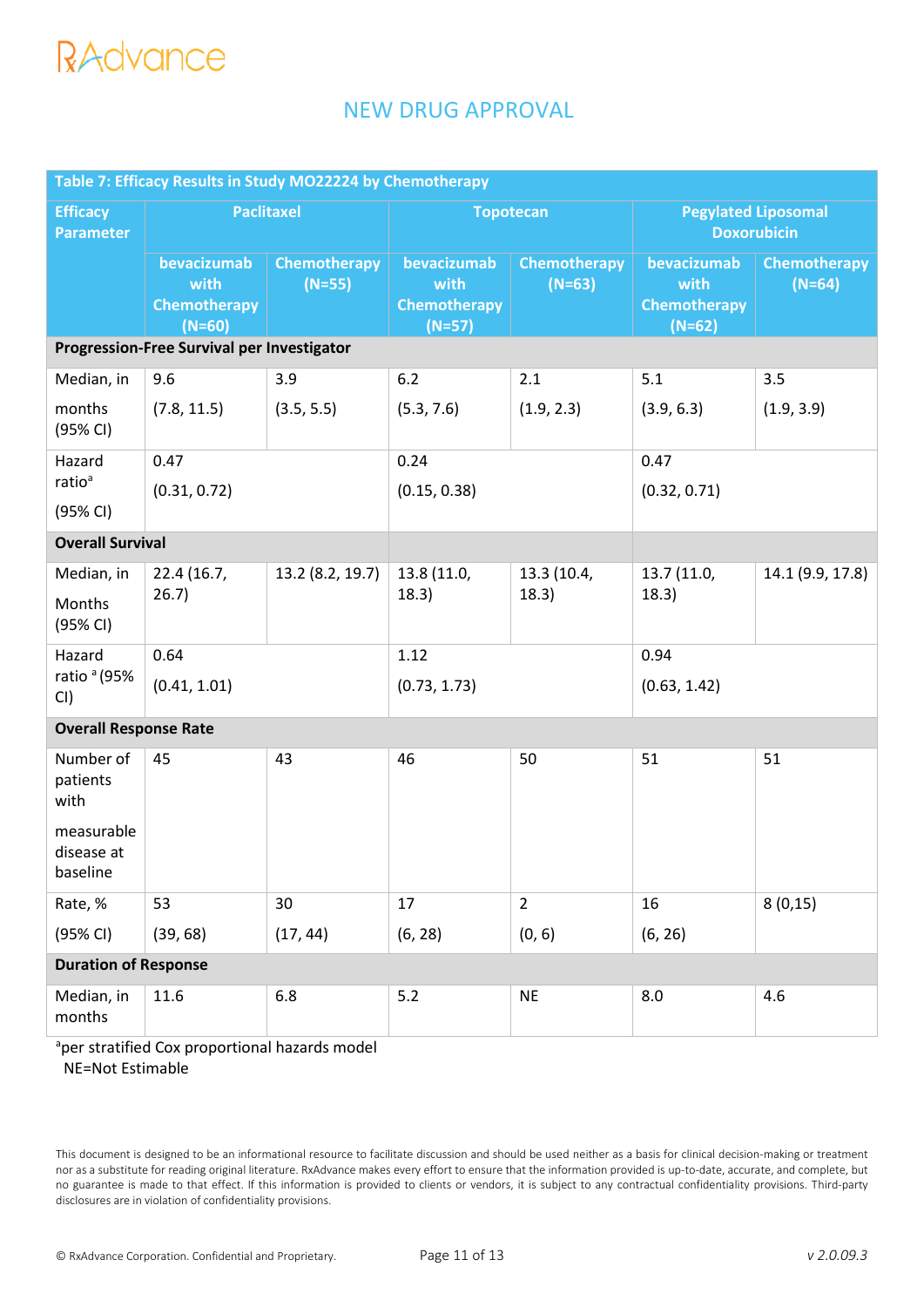# RAUVANCE

## NEW DRUG APPROVAL

### **Safety**

### ADVERSE EVENTS

Most common adverse reactions incidence (incidence > 10%) are epistaxis, headache, hypertension, rhinitis, proteinuria, taste alteration, dry skin, hemorrhage, lacrimation disorder, back pain and exfoliative dermatitis.

### WARNINGS & PRECAUTIONS

- Gastrointestinal Perforations and Fistula: Discontinue for gastrointestinal perforations, tracheoesophageal fistula, grade 4 fistula, or fistula formation involving any organ.
- Surgery and Wound Healing Complications: In patients who experience wound healing complications during Alymsys® treatment, withhold Alymsys® until adequate wound healing. Withhold for at least 28 days prior to elective surgery. Do not administer Alymsys® for at least 28 days following a major surgery, and until adequate wound healing. The safety of resumption of bevacizumab products after resolution of wound healing complication has not been established. Discontinue for wound healing complication of necrotizing fasciitis.
- Hemorrhage: Severe or fatal hemorrhages have occurred. Do not administer for recent hemoptysis. Discontinue for Grade 3-4 hemorrhage.
- Arterial Thromboembolic Events (ATE): Discontinue for severe ATE.
- Venous Thromboembolic Events (VTE): Discontinue for Grade 4 VTE.
- Hypertension: Monitor blood pressure and treat hypertension. Withhold if not medically controlled; resume once controlled. Discontinue for hypertensive crisis or hypertensive encephalopathy.
- Posterior Reversible Encephalopathy Syndrome (PRES): Discontinue.
- Renal Injury and Proteinuria: Monitor urine protein. Discontinue for nephrotic syndrome. Withhold until less than 2 grams of protein in urine.
- Infusion-Related Reactions: Decrease rate for infusionrelated reactions. Discontinue for severe infusionrelated reactions and administer medical therapy.
- Embryo-Fetal Toxicity: May cause fetal harm. Advise females of potential risk to fetus and need for use of effective contraception.
- Ovarian Failure: Advise females of the potential risk.
- Congestive Heart Failure (CHF): Discontinue Alymsys® in patients who develop CHF.

### CONTRAINDICATIONS

None reported.

### **Clinical Pharmacology**

#### MECHANISMS OF ACTION

Bevacizumab products bind VEGF and prevent the interaction of VEGF to its receptors (Flt-1 and KDR) on the surface of endothelial cells. The interaction of VEGF with its receptors leads to endothelial cell proliferation and new blood vessel formation in in vitro models of angiogenesis. Administration of bevacizumab to xenotransplant models of colon cancer in nude (athymic) mice caused reduction of microvascular growth and inhibition of metastatic disease progression.

### **Dose & Administration**

#### ADULTS

#### **Metastatic Colorectal Cancer:** In combination with intravenous fluorouracil-based chemotherapy: